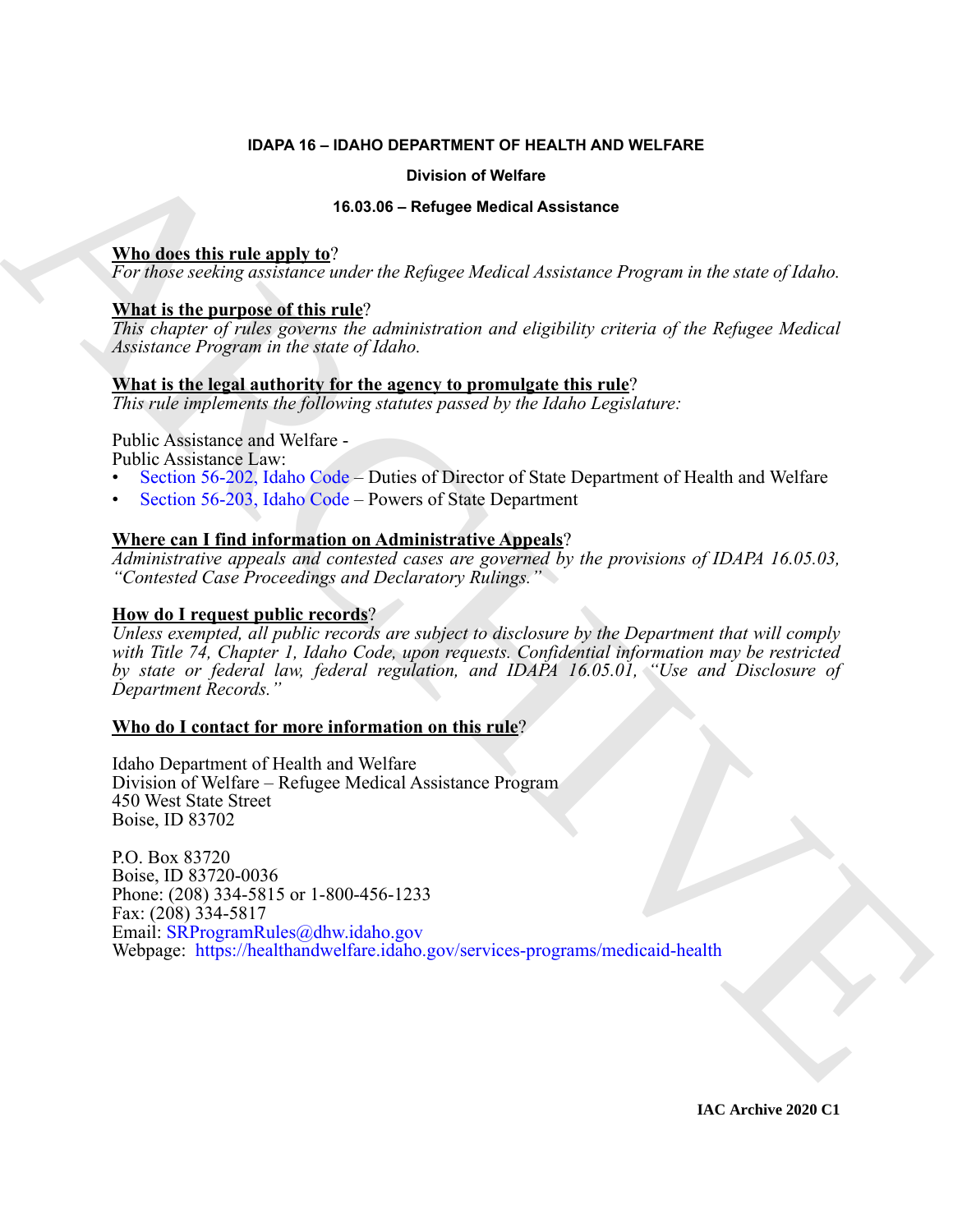# **Table of Contents**

### 16.03.06 - Refugee Medical Assistance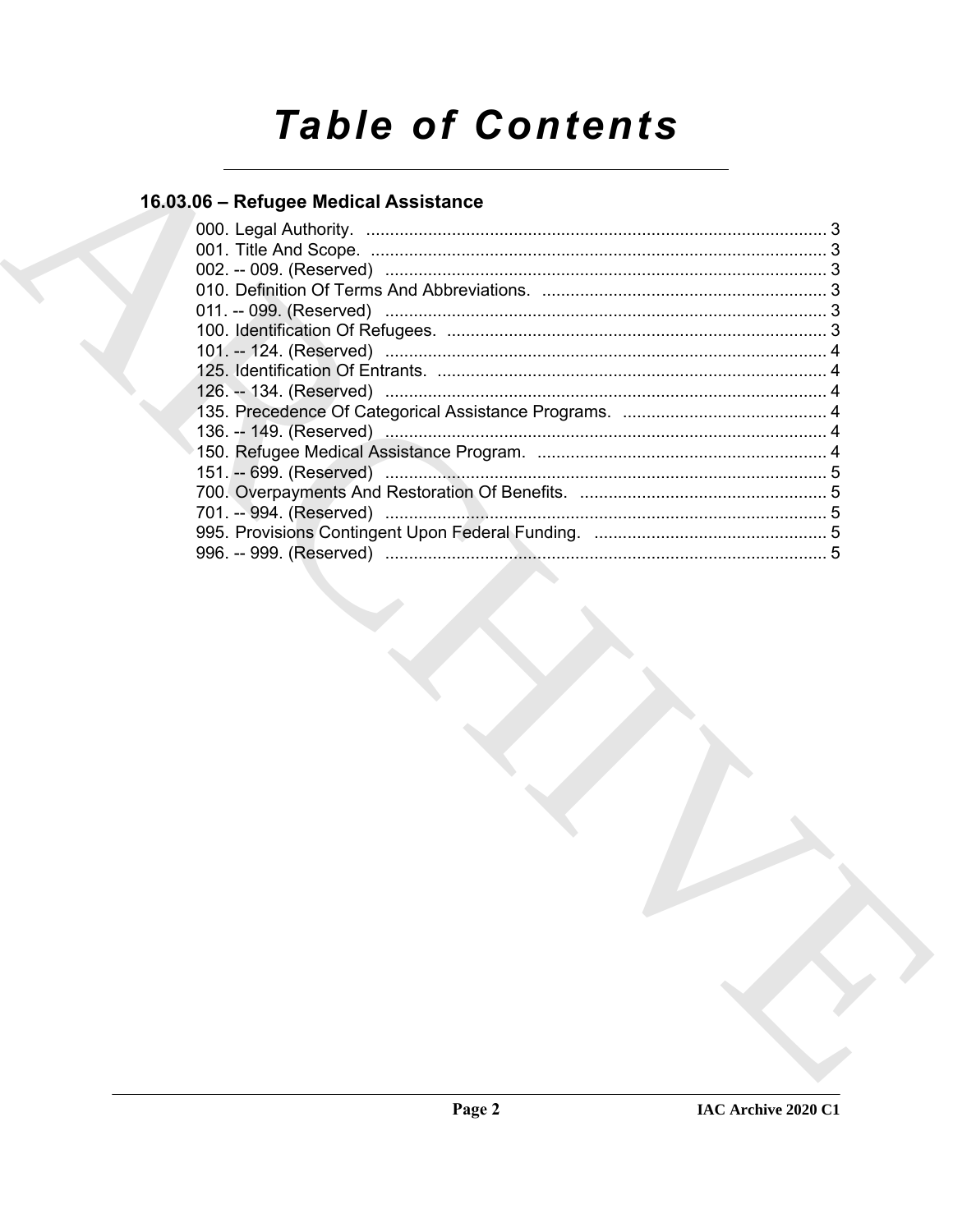#### **16.03.06 – REFUGEE MEDICAL ASSISTANCE**

#### <span id="page-2-17"></span><span id="page-2-1"></span><span id="page-2-0"></span>**000. LEGAL AUTHORITY.**

#### <span id="page-2-18"></span><span id="page-2-2"></span>**001. TITLE AND SCOPE.**

#### <span id="page-2-3"></span>**002. -- 009. (RESERVED)**

#### <span id="page-2-12"></span><span id="page-2-11"></span><span id="page-2-10"></span><span id="page-2-9"></span><span id="page-2-7"></span><span id="page-2-4"></span>**010. DEFINITION OF TERMS AND ABBREVIATIONS.**

<span id="page-2-15"></span><span id="page-2-14"></span><span id="page-2-13"></span><span id="page-2-8"></span>

|  | <b>USCIS.</b> United States Citizenship and Immigration Services. | $(3-20-14)$ |
|--|-------------------------------------------------------------------|-------------|
|--|-------------------------------------------------------------------|-------------|

#### <span id="page-2-5"></span>**011. -- 099. (RESERVED)**

#### <span id="page-2-16"></span><span id="page-2-6"></span>**100. IDENTIFICATION OF REFUGEES.**

| people of the State with medical assistance and to enter into contracts with the federal government to provide<br>assistance.<br>$(4-2-08)$                                                                                                                                                                                                                                                                                                                                               | the Refugee Act of 1980, 94 Stat. 114 (8 USC 1521) and Action Transmittal ORR-AT-80-6, and by provisions of<br>Sections 56-202 and 56-203, Idaho Code, which authorize the Department of Health and Welfare to assist needy |
|-------------------------------------------------------------------------------------------------------------------------------------------------------------------------------------------------------------------------------------------------------------------------------------------------------------------------------------------------------------------------------------------------------------------------------------------------------------------------------------------|-----------------------------------------------------------------------------------------------------------------------------------------------------------------------------------------------------------------------------|
| 001.<br><b>TITLE AND SCOPE.</b>                                                                                                                                                                                                                                                                                                                                                                                                                                                           |                                                                                                                                                                                                                             |
| 01.<br>Title. These rules are titled IDAPA 16.03.06, "Refugee Medical Assistance."<br>$(4-2-08)$                                                                                                                                                                                                                                                                                                                                                                                          |                                                                                                                                                                                                                             |
| 02.<br>Scope. This chapter of rules governs the administration of the Refugee Medical Assistance<br>Program in the state of Idaho.<br>$(4-2-08)$                                                                                                                                                                                                                                                                                                                                          |                                                                                                                                                                                                                             |
| $002. - 009.$<br>(RESERVED)                                                                                                                                                                                                                                                                                                                                                                                                                                                               |                                                                                                                                                                                                                             |
| <b>DEFINITION OF TERMS AND ABBREVIATIONS.</b><br>010.<br>For the purposes of these rules, the following terms and abbreviations apply:<br>$(3-20-14)$                                                                                                                                                                                                                                                                                                                                     |                                                                                                                                                                                                                             |
| 01.<br><b>Department</b> . The Idaho Department of Health and Welfare or a person authorized to act on behalf<br>of the Department.<br>$(4-2-08)$                                                                                                                                                                                                                                                                                                                                         |                                                                                                                                                                                                                             |
| Federal Poverty Guidelines (FPG). The federal poverty guidelines issued annually by the<br>02.<br>Department of Health and Human Services (HHS).<br>$(4-2-08)$                                                                                                                                                                                                                                                                                                                            |                                                                                                                                                                                                                             |
| 03.<br>INA. Immigration and Nationality Act, 8 USC Sections 1101-1537.<br>$(4-2-08)$                                                                                                                                                                                                                                                                                                                                                                                                      |                                                                                                                                                                                                                             |
| 04.<br>I-94. A white three by five $(3x5)$ inch alien identification card issued to refugees prior to their<br>release to a sponsor. This card gives the refugee's name, United States address, and other identifying data. The<br>refugee status will be printed in the lower right hand corner. If a refugee does not have this card, they should be<br>referred to USCIS to obtain one. The dependent of a repatriated United States citizen may also have an I-94 card.<br>$(4-2-08)$ |                                                                                                                                                                                                                             |
| Medical Assistance Program. Services funded by Titles XIX or XXI of the federal Social Security<br>05.<br>Act, as amended.<br>$(4-2-08)$                                                                                                                                                                                                                                                                                                                                                  |                                                                                                                                                                                                                             |
| Children's Health Insurance Program (CHIP). CHIP is Title XXI of the Social Security Act. It<br>06.<br>is a federal and state partnership similar to Medicaid, that expands health insurance to targeted, low- income children.<br>$(3-20-14)$                                                                                                                                                                                                                                            |                                                                                                                                                                                                                             |
| 07.<br><b>USCIS</b> . United States Citizenship and Immigration Services.<br>$(3-20-14)$                                                                                                                                                                                                                                                                                                                                                                                                  |                                                                                                                                                                                                                             |
| (RESERVED)<br>$011. - 099.$                                                                                                                                                                                                                                                                                                                                                                                                                                                               |                                                                                                                                                                                                                             |
| <b>IDENTIFICATION OF REFUGEES.</b><br><b>100.</b><br>A person has refugee status for purposes of assistance under the Refugee Medical Assistance Program if they are one<br>$(3-20-20)$<br>$(1)$ of the following:                                                                                                                                                                                                                                                                        |                                                                                                                                                                                                                             |
| 01.<br>Form I-94 Indication. A person from any country who has Form I-94 indicating that the person<br>has been:<br>$(3-20-20)$                                                                                                                                                                                                                                                                                                                                                           |                                                                                                                                                                                                                             |
| $(4-2-08)$<br>Paroled under Section $212(d)(5)$ of the INA as a refugee or asylee; or<br>a.                                                                                                                                                                                                                                                                                                                                                                                               |                                                                                                                                                                                                                             |
| b.<br>Admitted as a conditional entrant under Section $203(a)(7)$ of the INA; or<br>$(4-2-08)$                                                                                                                                                                                                                                                                                                                                                                                            |                                                                                                                                                                                                                             |
| Admitted as a refugee under Section 207 of INA; or<br>$(4-2-08)$<br>c.                                                                                                                                                                                                                                                                                                                                                                                                                    |                                                                                                                                                                                                                             |
| d.<br>Granted asylum under Section 208 of INA; or<br>$(4-2-08)$                                                                                                                                                                                                                                                                                                                                                                                                                           |                                                                                                                                                                                                                             |
| Afghan Special Immigrants. An Afghan special immigrant, as defined in Public Law 110-161,<br>02.<br>who has special immigration status after December 26, 2007.<br>$(3-20-20)$                                                                                                                                                                                                                                                                                                            |                                                                                                                                                                                                                             |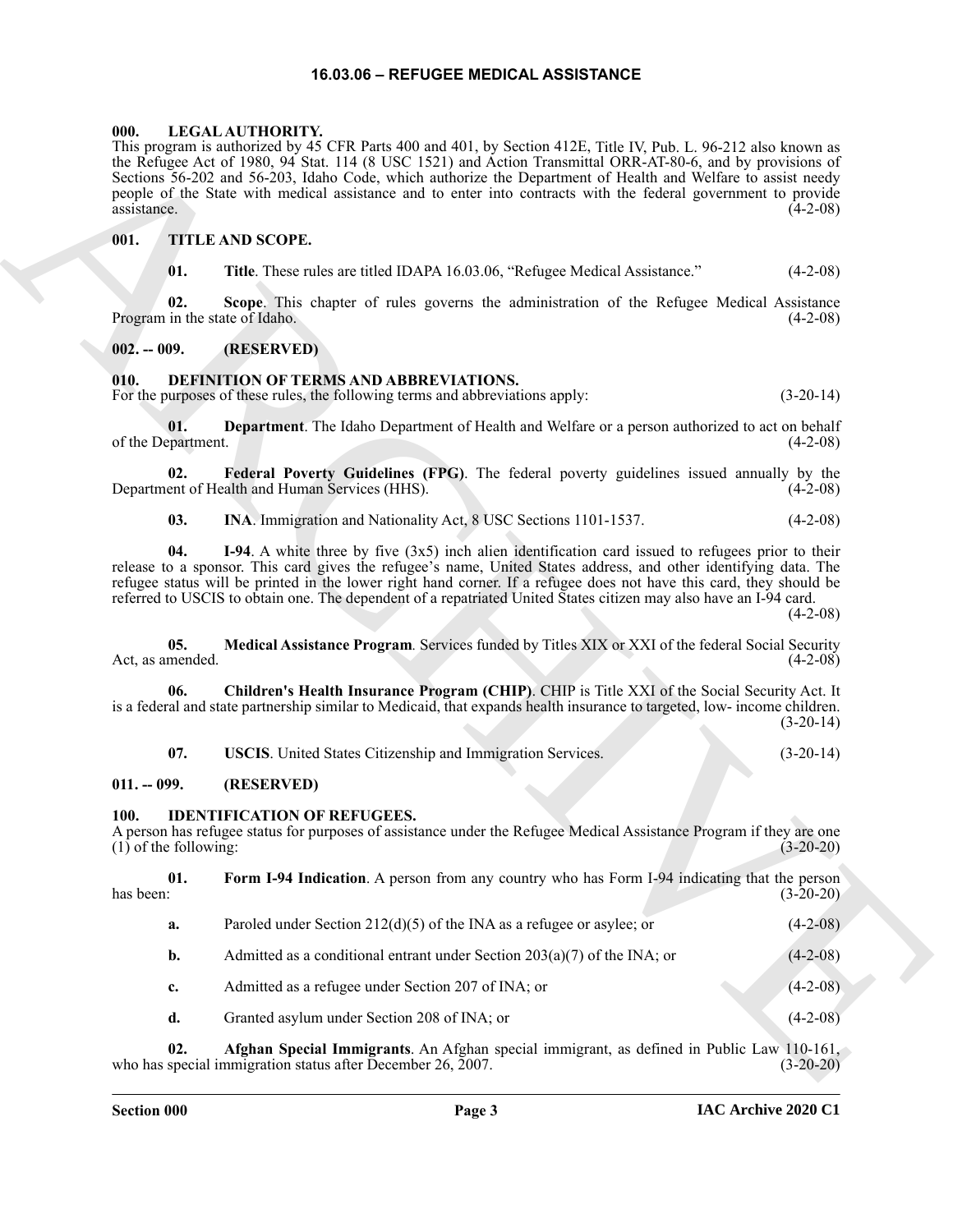**03. Iraqi Special Immigrants**. An Iraqi special immigrant, as defined in Public Law 110-181, who has special immigration status after January 28, 2008. (3-20-20)

#### <span id="page-3-8"></span><span id="page-3-7"></span>**04. Other Factors in Determining Eligibility for the Refugee Medical Assistance Program**.

(4-2-08)

**a.** An applicant who has applied for, but has not been granted asylum, is not eligible. (4-2-08)

**b.** A person who entered the United States as a resident alien is not eligible. (4-2-08)

**c.** A Form I-94 which shows a person has been paroled into the United States under Section 212(d)(5) of the INA must clearly indicate that the person has been paroled as a "Refugee" or "Asylee" if such form was issued:  $(4-2-08)$ 

i. To a person from Cambodia, Laos, or Vietnam before October 1, 1997, in accordance with P.L.<br>Section 101(a), as amended by P.L. 108-447; or (4-2-08) 106-429, Section 101(a), as amended by P.L. 108-447; or

ii. To a person from Cuba; or (4-2-08)

iii. To a person from any other country at any time. (4-2-08)

**d.** A person whose status is Cuban/Haitian Entrant must have his eligibility for benefits under the Refugee Medical Assistance Program determined under Sections 125 and 200 of these rules. (4-2-08)

**e.** An Amerasian or close family member admitted as an immigrant but eligible for Refugee Medical Assistance as though he were a refugee must have either of the following documents verifying his status: (4-2-08)

i. A temporary identification document, Form I-94 stamped "Processed for I-551. Temporary evidence of lawful admission for permanent residence. Valid until (expiration date). Employment authorized." The back of Form I-94 contains the stamped word "Admitted" and is coded AM1, AM2, or AM3; or (4-2-08) back of Form I-94 contains the stamped word "Admitted" and is coded AM1, AM2, or AM3; or

<span id="page-3-6"></span>ii. A permanent identification document, Form I-551 coded AM6, AM7, or AM8. (4-2-08)

#### <span id="page-3-0"></span>**101. -- 124. (RESERVED)**

#### <span id="page-3-1"></span>**125. IDENTIFICATION OF ENTRANTS.**

Identification of Cuban, Haitian, or other entrants, and determination of their eligibility for Refugee Medical Assistance must be conducted in accordance with 45 CFR 401. (4-2-08)

#### <span id="page-3-2"></span>**126. -- 134. (RESERVED)**

#### <span id="page-3-9"></span><span id="page-3-3"></span>**135. PRECEDENCE OF CATEGORICAL ASSISTANCE PROGRAMS.**

Generation of Health word Wolfare<br>
U.S. Irrest System (materials and special interactions are determined to the special states are the special of the special states are the special states are the special states are  $\Lambda$  a An applicant for medical assistance must first have their eligibility determined for Medicaid or CHIP. To be eligible for Medicaid or CHIP, the refugee must meet all the eligibility criteria for the applicable category of assistance. If the applicant is determined ineligible for Medicaid or CHIP, then the Department will determine their eligibility for the Refugee Medical Assistance Program. (3-20-14)

#### <span id="page-3-4"></span>**136. -- 149. (RESERVED)**

#### <span id="page-3-12"></span><span id="page-3-10"></span><span id="page-3-5"></span>**150. REFUGEE MEDICAL ASSISTANCE PROGRAM.**

**01. Time Limitation**. Medical assistance under the Refugee Medical Assistance Program will be limited to eight (8) consecutive months beginning with the month the refugee enters the United States. (3-20-20)

<span id="page-3-11"></span>**Medical Only.** A refugee is not required to apply for or receive Cash Assistance as a condition of eligibility for Refugee Medical Assistance. Denial or closure of Refugee Cash Assistance is not a reason to deny or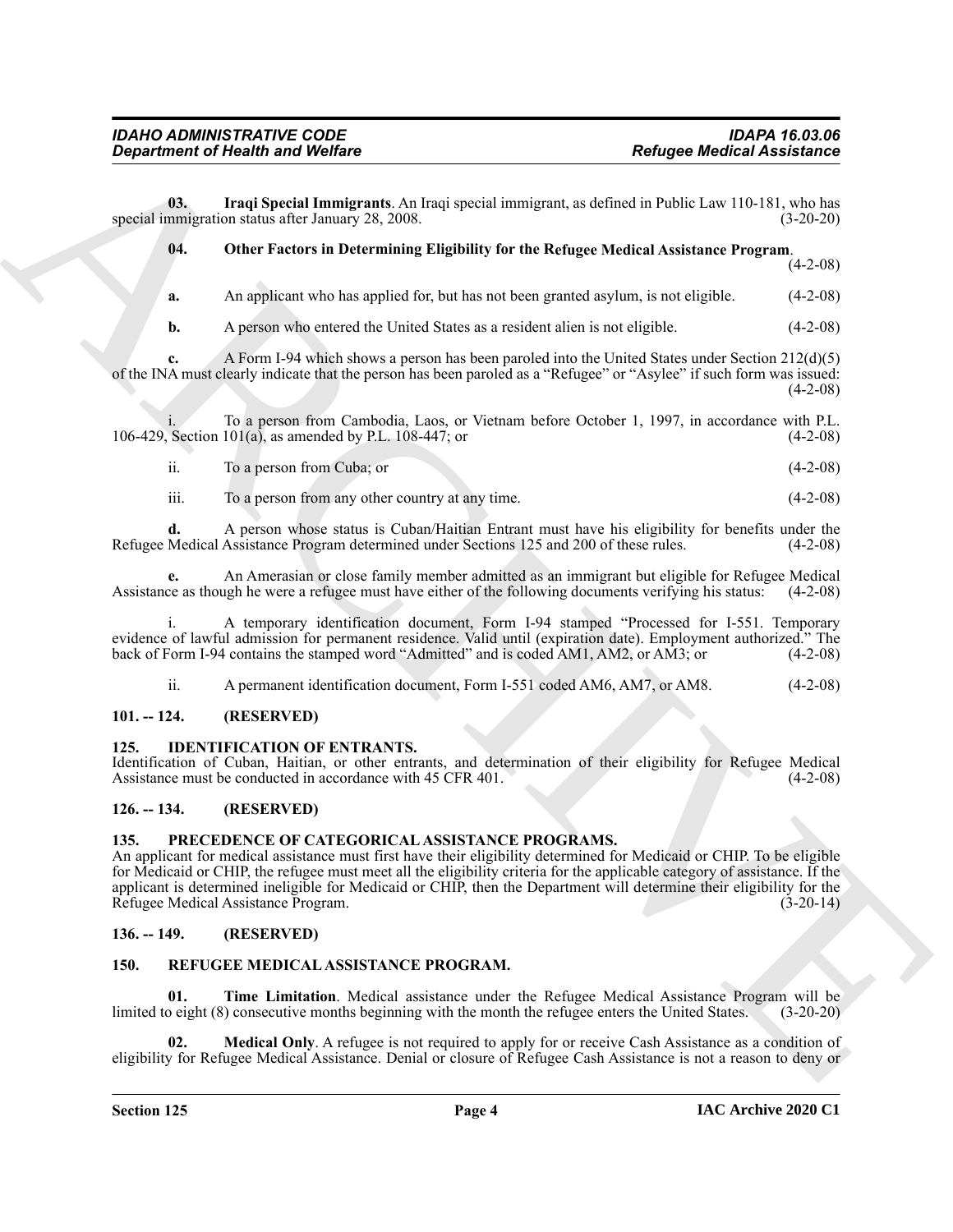#### *IDAHO ADMINISTRATIVE CODE IDAPA 16.03.06 Department of Health and Welfare*

<span id="page-4-9"></span>close Refugee Medical Assistance. (4-2-08)

**03. Refugee Cash Assistance Excluded**. Refugee Cash Assistance is excluded from income when determining eligibility for Refugee Medical Assistance. (3-20-14)

<span id="page-4-7"></span>**04. Automatic Eligibility**. Refugees whose countable income does not exceed one hundred fifty percent (150%) of the Federal Poverty Guidelines are automatically eligible for Refugee Medical Assistance.

 $(4-2-08)$ 

Beingtries of the site with Wolfare<br>
Source Model Assistance<br>
Source Model Assistance<br>
Source Model Assistance<br>
Source Model Assistance<br>
The site with the site with the site with the site with the site of the site with th **05. Refugee Medical Assistance with "Spend Down."** An applicant for Refugee Medical Assistance whose countable income exceeds one hundred fifty percent (150%) FPG for their family size may become eligible for Refugee Medical Assistance under certain conditions. A special provision, for refugees only, will allow those refugees whose income exceeds one hundred fifty percent (150%) FPG for their family size to subtract their medical costs from their income and thus "spend down" to the FPG limit for their family size. (3-20-20)

#### <span id="page-4-10"></span><span id="page-4-8"></span>**06. Counting Income for Refugee Medical Assistance**. (3-20-20)

**a.** Income is counted or excluded in accordance with IDAPA 16.03.01, "Eligibility for Health Care Assistance for Families and Children." The sole exception is that Refugee Cash Assistance is excluded from income when determining eligibility for Refugee Medical Assistance. (3-20-14)

**b.** The income of sponsors, and the in-kind services and shelter provided to refugees by their sponsors, will not be considered in determining eligibility for Refugee Medical Assistance. (3-20-20)

#### <span id="page-4-0"></span>**151. -- 699. (RESERVED)**

#### <span id="page-4-5"></span><span id="page-4-1"></span>**700. OVERPAYMENTS AND RESTORATION OF BENEFITS.**

Policy governing recovery of overpayments and restoration of benefits of Refugee Medical Assistance is contained in IDAPA 16.03.01, "Eligibility for Health Care Assistance for Families and Children." (4-2-08)

#### <span id="page-4-2"></span>**701. -- 994. (RESERVED)**

#### <span id="page-4-6"></span><span id="page-4-3"></span>**995. PROVISIONS CONTINGENT UPON FEDERAL FUNDING.**

The provisions in these rules, are contingent upon availability and receipt of funds appropriated through federal legislation. When federal funds are not available to the State of Idaho, these provisions, or any part therein, will not be in force and operation of the Refugee Medical Assistance Program in Idaho will be suspended. Advance notice of termination or reduction of benefits is not required. (4-2-08)

#### <span id="page-4-4"></span>**996. -- 999. (RESERVED)**